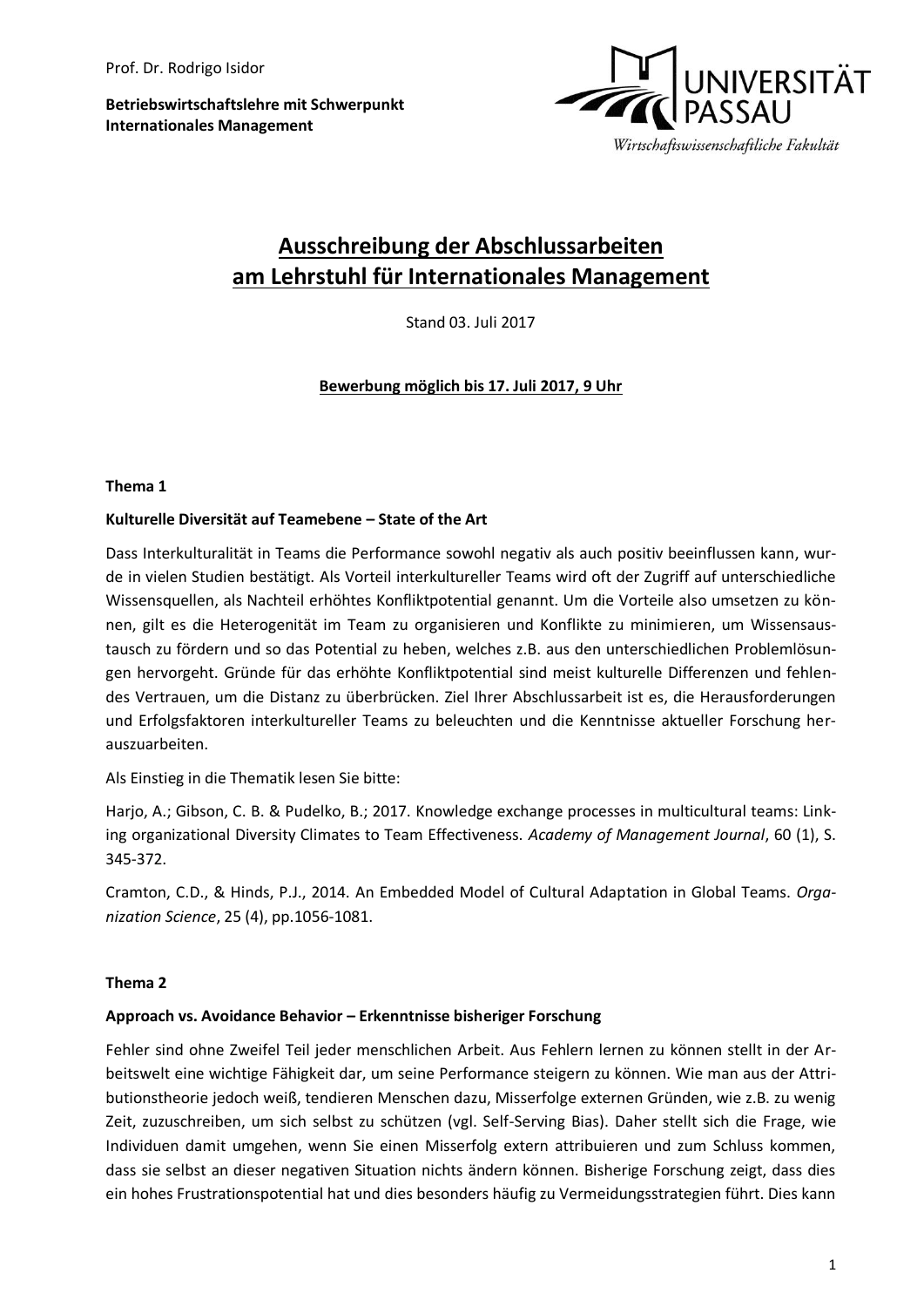jedoch einen erheblichen negativen Einfluss auf die Performance haben, da das eigentliche Problem des Misserfolgs nicht gelöst wird. Ziel Ihrer Arbeit ist es daher, den bisherigen Stand der Forschung zu "Approach and Avoidance Behavior" aufzuarbeiten und diese sinnvoll zu strukturieren. Dabei gehen Sie insbesondere der Frage nach, welche Faktoren Approach Behavior auslösen sowie welche Faktoren dabei unterstützen Approach Behavior zu stärken.

Als Einstieg in diese Thematik lesen Sie bitte:

Brown, S. P.; Westbrook, R. A. & Challagalla, G.; 2005. Good Cope, Bad Cope: Adaptive and Maladaptive Coping Strategies Following a Critical Negative Work Event. *Journal of Applied Psychology*, 90 (3), S. 792- 298.

Ortiz de Guinea, A.; 2016. A pragmatic multi-method investigation of discrepant technological events: Coping, attributions, and 'accidental' learning. *Information & Management*, 53 (6), S. 787-802.

Nifdakar, S.; Tsui. A. S. & Ashforth, B. E.; 2012. The Way you make me feel and behave: Supervisortriggered Newcomer Affect and Aproach-Avoidance Behavior. *Academy of Management Journal*, 55 (5), S. 1146-1168.

# **Thema 3**

# **The Expatriate Adjustment Process – A Review of Work-Related Determinants**

The success of expatriates is of high importance for organizations due to the high costs associated with international assignments. As prior research has revealed, determinants of the expatriate adjustment process represent important antecedents of their performance abroad. The multilayered concept of expatriate adjustment has repeatedly been recognized to be driven by factors on different levels of investigation. While various streams of research focus on individual and environmental factors in expatriate adjustment, this thesis should focus on organizational level determinants. Organizational factors have been studied in the form of the effectiveness of pre-departure trainings, as well as in the form of post-arrival factors, such as job role novelty and role clarity.

In a comprehensive literature review, this thesis should analyze the existing concepts and drivers of organizational level determinants influencing the expatriate adjustment process, while illustrating additional avenues for future research.

# Literature:

Aycan, Z., 1997. Expatriate adjustment as a multifaceted phenomenon: Individual and organizational level predictors. *International Journal of Human Resource Management*, 8(4), pp. 434-456.

Caligiuri, P., Phillips, J., Lazarova, M., Tarique, I. and Burgi, P., 2001. The theory of met expectations applied to expatriate adjustment: The role of crosscultural training. *International Journal of Human Resource Management*, 12(3), pp. 357-372.

Puck, J., Holtbrügge, D. and Raupp, J., 2017. Expatriate Adjustment: A Review of Concepts, Drivers, and Consequences. In: B. Bader, T. Schuster, A.K. Bader, eds. 2017. *Expatriate Management*. UK: Palgrave Macmillan. pp. 297-336.

Shaffer, M. A., Harrison, D. A. and Gilley, K. M., 1999. Dimensions, determinants, and differences in the expatriate adjustment process. *Journal of International Business Studies*, 30(3), pp. 557-581.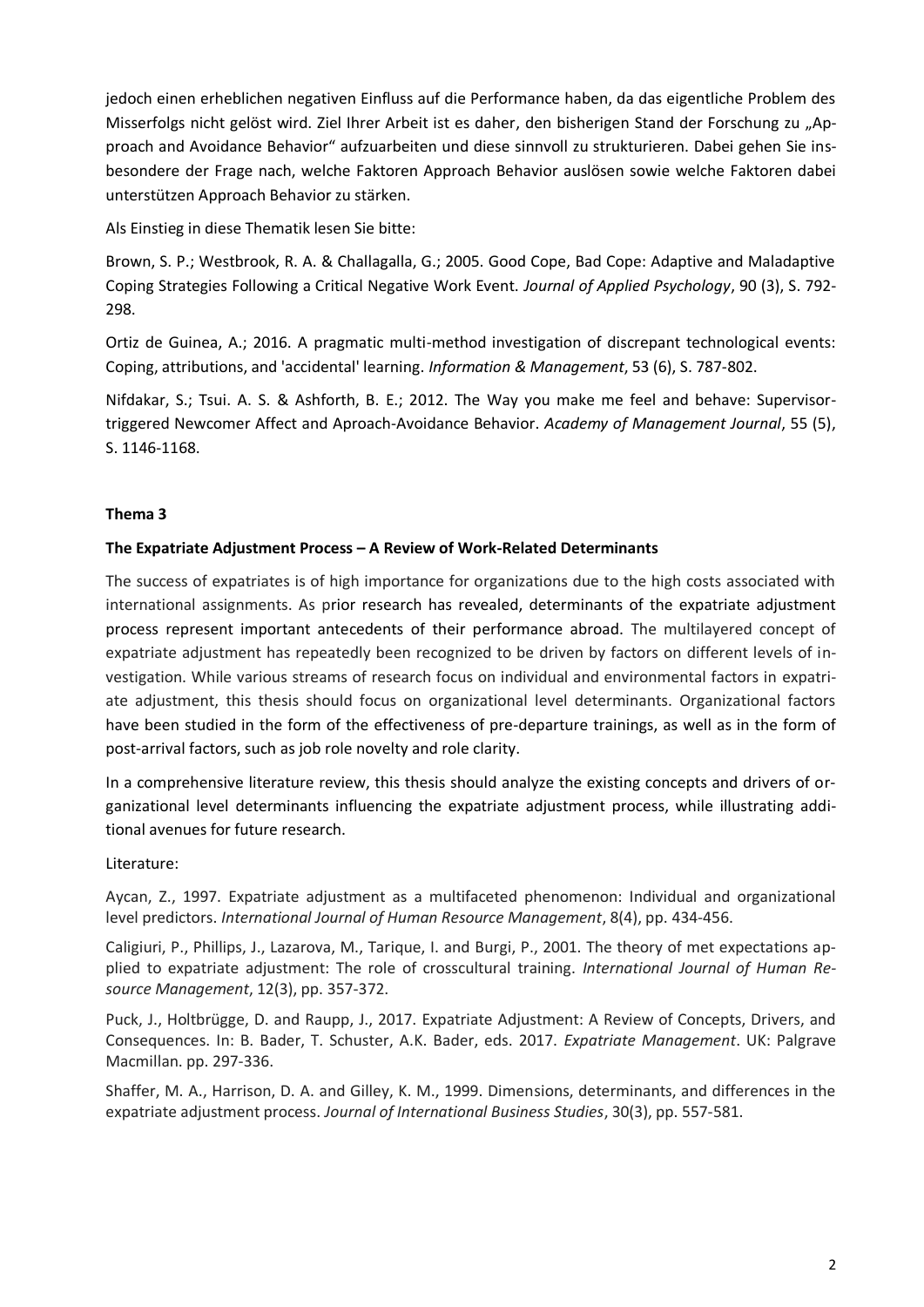#### **Thema 4**

#### **The Expatriate Adjustment Process – A Review of Individual Level Determinants**

The success of expatriates is of high importance for organizations due to the high costs associated with international assignments. As prior research has revealed, determinants of the expatriate adjustment process represent important antecedents of their performance abroad. The multilayered concept of expatriate adjustment has repeatedly been recognized to be driven by factors on different levels of investigation. While various streams of research focus on organizational and environmental factors in expatriate adjustment, this thesis should focus on individual level determinants. Individual factors have been studied in the form of personality-related determinants, such as cultural sensitivity and personality traits, and experience-related factors, like communication and language skills and prior knowledge of the host country.

In a comprehensive literature review, this thesis should analyze the existing concepts and drivers of individual level determinants influencing the expatriate adjustment process, while illustrating additional avenues for future research.

#### Literature:

Caligiuri, P. M., 2000. Selecting expatriates for personality characteristics: A moderating effect of personality on the relationship between host national contact and cross-cultural adjustment. *MIR: Management International Review*, 40(1), pp. 61-80.

Huang, T. J., Chi, S. C. and Lawler, J. J., 2005. The relationship between expatriates' personality traits and their adjustment to international assignments. *The International Journal of Human Resource Management*, 16(9), pp. 1656-1670.

Puck, J., Holtbrügge, D. and Raupp, J., 2017. Expatriate Adjustment: A Review of Concepts, Drivers, and Consequences. In: B. Bader, T. Schuster, A.K. Bader, eds. 2017. *Expatriate Management*. UK: Palgrave Macmillan. pp. 297-336.

Shaffer, M. A., Harrison, D. A. and Gilley, K. M., 1999. Dimensions, determinants, and differences in the expatriate adjustment process. *Journal of International Business Studies*, 30(3), pp.557-581.

# **Thema 5**

# **Using foreign direct investment as an international market entry strategy – An investigation of the attractiveness of Hungary for German multinational enterprises**

Globalization has brought a tremendous growth of international trade and economic activities over the past several decades. Companies who seek to participate and to take advantage of the international marketplace and related business opportunities strategically react in terms of internationalization processes. In line with several important decisions on internationalization that need to be carefully made, multinational enterprises exhibit the highest commitment on internationalization tendencies in terms of both managerial efforts and capital invested, known as foreign direct investment. The associated high risks of deploying resources elsewhere make the choice of location and entry mode crucial for multinational enterprises when venturing abroad.

Therefore, in your thesis you first investigate how multinational enterprises can enter foreign markets by using foreign direct investment as an equity-mode entry strategy. Further in the analysis, you will investigate the reasonableness and potential advantages of a direct investment using Hungary as recipient country as an example. You will do so by using the eclectic paradigm/OLI framework by John H. Dunning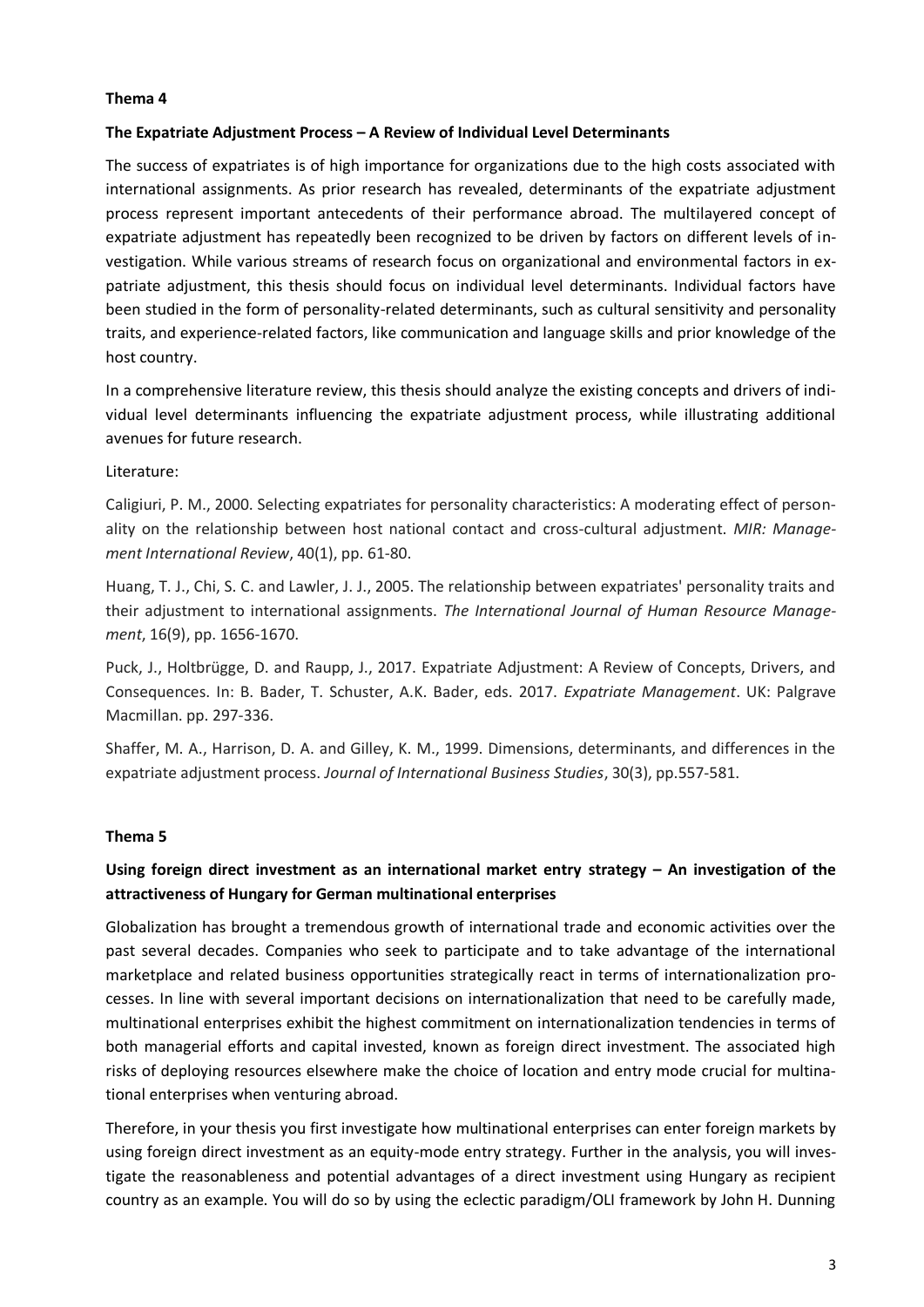and focusing on German multinational enterprises in the automotive sector. Your work will be based on both an in-depth literature research and a qualitative study.

Literature:

Cullen, J. B., and Parboteeah, K. P., 2014. *Multinational Management: A Strategic Approach* (6<sup>th</sup> ed.). Boston: Cengage Learning, pp. 215-231.

Gamble, J. E., Strickland, A. J. III, and Thompson, A. A. Jr., 2010. *Crafting and Executing Strategy: The Quest for Competitive Advantage*. Boston: McGraw-Hill, pp. 206-228.

Dunning, J. H., 2000. The eclectic paradigm as an envelope for economic and business theories of MNE activity. *International Business Review*, 9, pp. 163–190.

Dunning, J. H., 2001. The Eclectic (OLI) Paradigm of International Production: Past, Present and Future. *International Journal of the Economics of Business,* 8, pp. 173 -190.

# **Thema 6**

# **Self-initiated expatriation (SIE) – State of the Art**

There is an ever increasing number of individuals who spend part of their lives living and working in foreign countries. In the field of international human resource management, studies continuously differentiate between expatriation on an assigned and on a self-initiated level. Whereas assigned expatriates (AEs) undertake an international work assignment on behalf of an organization, self-initiated expatriates (SIEs) make an individual choice to be employed in a foreign country. As previous literature has emphasized, determinants of the intention to work abroad vary across these two forms of expatriation.

Research has produced substantial insights regarding employees who are sent abroad by their companies, while less attention has been committed to SIEs. This thesis should analyze the existing concepts regarding the intention and underlying motivation to expatriate on a self-initiated basis, while illustrating additional avenues for future research.

Literature:

Biemann, T. and Andresen, M., 2010. Self-initiated foreign expatriates versus assigned expatriates: two distinct types of international careers?. *Journal of Managerial Psychology*, 25(4), pp.430-448.

Cerdin, J. L. and Selmer, J., 2014. Who is a self-initiated expatriate? Towards conceptual clarity of a common notion. *The International Journal of Human Resource Management*, 25(9), pp.1281-1301.

Doherty, N., Dickmann, M. and Mills, T., 2011. Exploring the motives of company-backed and selfinitiated expatriates. *The International Journal of Human Resource Management*, 22(03), pp.595-611.

# **Thema 7**

#### **Der Einfluss von Persönlichkeit und Arbeitsumfeld auf die Job-Zufriedenheit von IT-Mitarbeitern**

Die IT-Branche gewinnt aufgrund des technologischen Wandels immer mehr an Bedeutung und zeichnet sich durch eine starke Abhängigkeit von hochqualifiziertem Personal aus. Die IT-Branche ist jedoch auch geprägt von schnellen Innovationszyklen, welche aktuelles Wissen schnell obsolet werden lassen: "IT workers live on the edge of change as new technologies expand their reach and change the nature of work" (Kaplan & LeRouge 2007, S. 325). IT-Mitarbeiter müssen demnach flexibel, anpassungsfähig und wissensorientiert sein, um ihre technischen Fähigkeiten stets auf dem aktuellen Stand halten zu können.